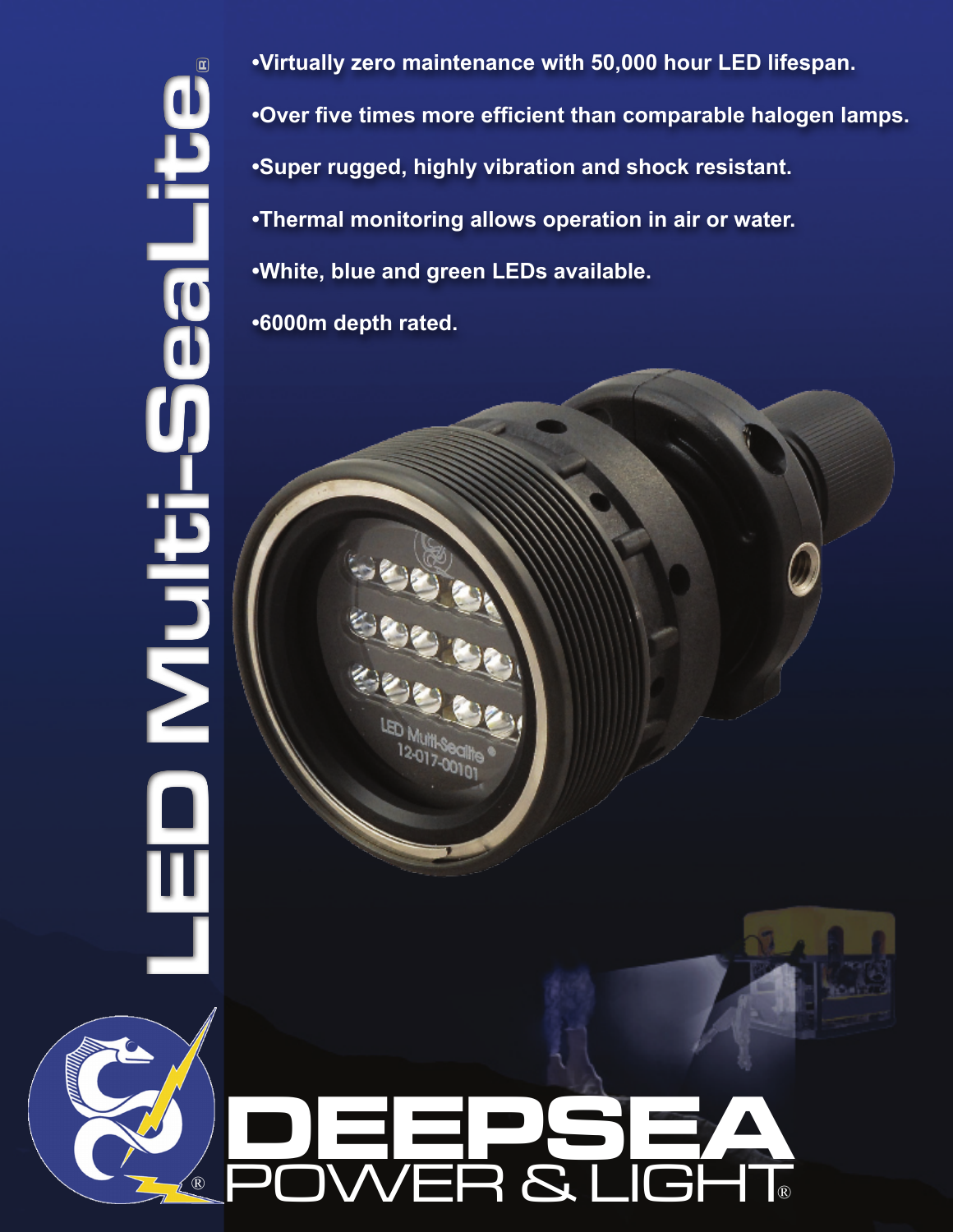## LED Multi-SeaLite**®**



## **General notes and warnings**

•You may run your LED Multi-SeaLite® in air. As the light heats up you will notice that the output will diminish. This is normal, and the light will return to full brightness once it is submerged and allowed to cool.

•**!DANGER!** When the LED Multi-SeaLite® is operated in air the body may reach temperatures in excess of 65° C. These temperatures may be enough to cause burns if the light is handled without protective clothing.

• Do not tamper with the split retaining ring that holds the front window.

## **Pre & Post Dive Inspection**

• Rinse your LED Multi-SeaLite® in fresh water after use in saltwater.

• Always check to make sure that the rear bulkhead connector assembly is secure before deployment.

• Before and after each deployment, check the following areas for damage, wear or corrosion: Rear bulkhead connector assembly, power cable, front window, retaining cowl.

• **!DANGER!** After each deployment, carefully check to make sure the light has not flooded. It is possible for the light to partially flood and then reseal itself while underwater. Upon surfacing, the light can be-

The front window requires a press to install the split retaining ring, and it is very hard to reinstall. Tampering with the lighthead in any way may damage the light and void your warranty.

•**!DANGER!** Do not operate any high voltage electrical equipment in or around water without using a Ground Fault Interrupt circuit (GFI) and an isolation transformer, especially when divers are in the water.

come internally pressurized, which may be potentially dangerous. Additionally, if the power remains on when the light has partially flooded, it is possible for electrolytic generation of an explosive mixture of hydrogen and oxygen gases. If a light appears flooded upon removal from the water, it should be treated as potentially dangerous. Point the light away from persons and valuable equipment and make sure that the power is disconnected. See the Flooded Light Repair procedure for more information.

## **warranty information**

Full warranty information can be found at www.deepsea.com. For warranty and non-warranty repairs please contact DeepSea Power & Light for a RMA number prior to returning your item. Please have your light model number, serial number and any other pertinent information along with a description of the problem, at hand when you call, or include them in a fax or email. When shipping your item, be sure that the freight is pre-paid (CODs will not be accepted) and that the RMA number is clearly printed on the outside of the box.

RMA contact information: Phone: 858-576-1261 ext. 324 Fax: 858-576-0219 Email: RMA@deepsea.com

All shipments should be sent to the address below marked: Attn: RMA ####



4033 Ruffin Rd San Diego, CA 92123 ph: (858) 576-1261

www.deepsea.com info@deepsea.com fax: (858)576-0219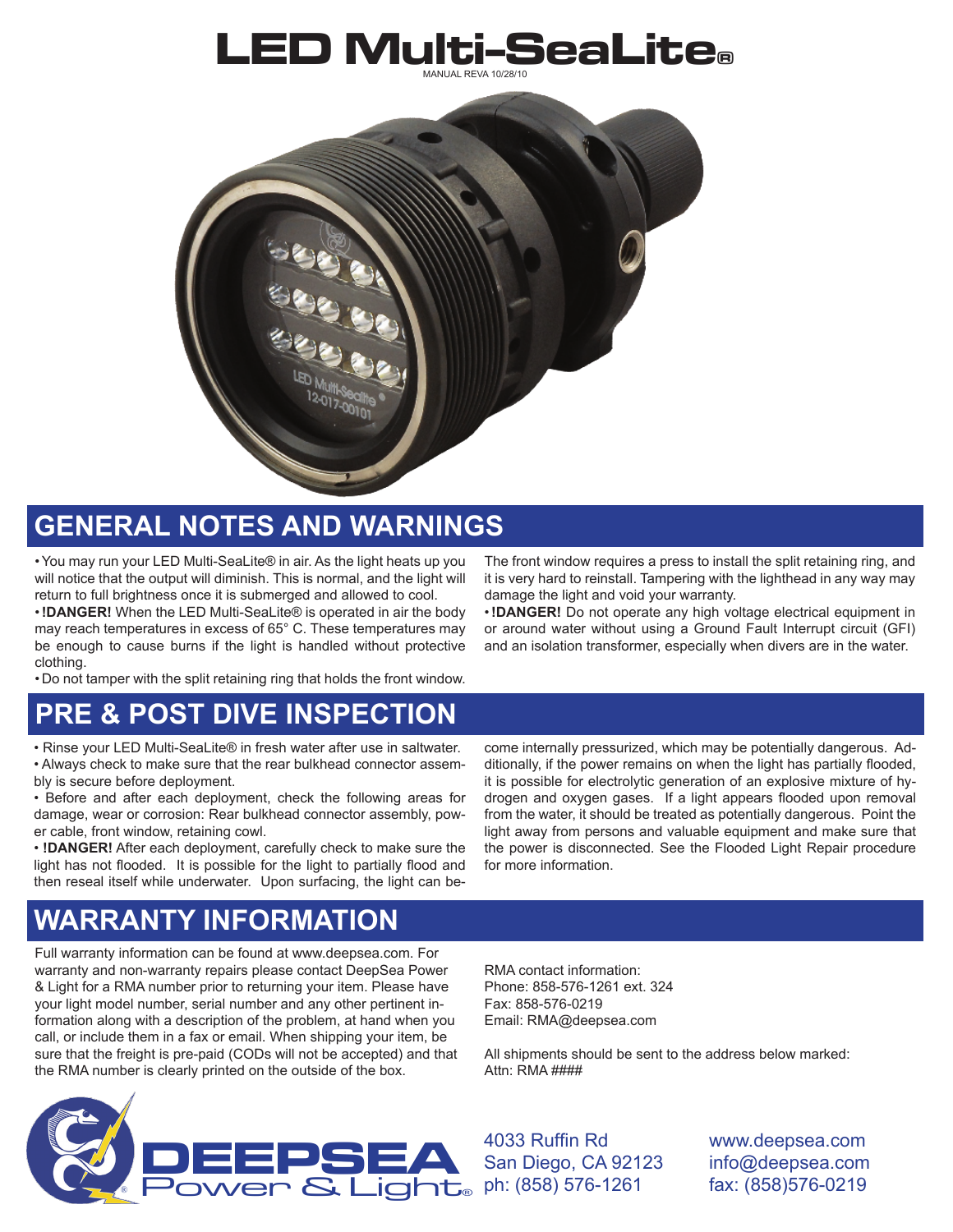## **Disassembly, Inspection, assembly procedure**

#### **Disassembly**

1. Before working on your LED Multi-SeaLite®, be sure that you have a clean, dry, flat work area available.

2. Unscrew the connector/socket assembly from the back of the light body using your hand or a 1 3/8" wrench. Gently pull the connector/socket assembly away from the light body and unscrew the lamp base (the thing with wires running to it) from the socket in the connector/socket assembly. Remove the o-ring (2-213 NO674-70) from the connector/socket assembly. Place all items in a clean, dry place.

3. Unscrew the retaining cowl using a large size spanner wrench to hold the cowl and a small size spanner wrench to hold the light body.

4. Optional: If you wish to remove the retaining cowl and locking ring, do so before separating the lighthead from the body. Once the retaining cowl is loosened, retighten it so that it is just hand tight. This gives the locking ring some resistance to hold it out of the way during removal of the retaining cowl. Using a small allen wrench or screwdriver, press in on the locking ring through the small sight holes in the retaining cowl. Work your way around the cowl until the locking ring has bottomed out in the groove in the lighthead. Pull the lighthead directly away from the body and cowl to separate it. This process may need to be repeated several times before the lighthead releases. This process takes some practice, and care should be taken not to damage or force any of the parts. 5. Carefully separate the lighthead from the body making sure that the lamp base passes through the connector/socket assembly hole. The retaining cowl will remain connected to the lighthead, if you have not removed it already. 6. Remove the o-ring (2-037-NO674-70) from the back side of the lighthead. Place in a clean dry place.

7. **IMPORTANT! Do not attempt to open up the lighthead or remove the split retaining ring on the front window of the lighthead. The front window requires a press to install the split retaining ring and it is very difficult to reinstall. Tampering with the lighthead in any way may damage the light and void your warranty.**

8. Optional: If you wish to replace the driver board, remove it by unscrewing the four screws that hold it to the light engine. Carefully unplug the green connector that attaches the lighthead to the driver board. Place all parts in a clean dry place.

9. Optional: If you wish to remove the mounting collar, unscrew the allen head screw at the top of the collar. With your thumbs on the rear of the light body and your fingers on the collar, pull back on the collar while you push on the light body. It may take considerable force to remove the collar. Once the collar has been removed, remove the rubber mounting ring.

#### **Inspection**

1. Inspect all o-rings to make sure that there are no nicks or cuts present, and that they are still supple and flexible. Clean with a lint free wipe and reagent grade alcohol.

2. **!WARNING! Do not clean any part of the lighthead with any type of alcohol.** The front window of the lighthead is made of acrylic plastic and will cloud and craze if exposed the alcohol.

3. Clean the o-ring groove on the back of the lighthead with a lint free wipe. Check the wires that connect the lamp base to the driver board for nicks or

## **troubleshooting**

#### **Flooded Light Repair**

If the light stops working while underwater, you should assume that it has been flooded. When working on a potentially flooded light, it is important to use appropriate personal protective equipment to include, at a minimum, eye and hand protection.

1. Place the light face down on a table making sure that the connector side is facing up.

2. Slowly unscrew the connector/socket assembly to allow any internal pressure to be equalized.

3. Once it is determined that the light is not internally pressurized, it is recommended that the light be returned to DeepSea Power & Light (DSPL) for evaluation and repair using the RMA Procedure.

4. In case of emergency, you may attempt to repair the flooded light by following the steps listed in the Disassembly, Inspection and Assembly procedures. Any parts that were exposed to saltwater should be cleaned with de-ionized water to remove any salt residue before reassembly. Make sure that all parts are completely dry before reassembly by baking them in an oven at 140°F for 30 minutes.

**IMPORTANT! DeepSea Power & Light cannot be responsible for any damage incurred during emergency field repairs. Such repairs should be undertaken only as a last resort and by qualified personnel.**

#### wear

4. Inspect the light body to make sure that it is clean, and that the sealing surfaces on the front and back are smooth and free of scratches or rough spots. Check the entire body for evidence of corrosion.

5. Inspect the retaining cowl for cracks or chips.

6. Inspect the connector/socket assembly for wear. Clean the o-ring groove with a lint free wipe and reagent grade alcohol. This is also a good time to check the continuity of the connector/socket assembly.

7. If any of the above parts show signs of wear or damage they should be replaced. If there appears to be anything wrong with the lighthead, it should be returned to DSPL for evaluation and repair using the RMA procedure.

#### **Assembly**

1. If you removed the mounting collar from the light body, reinstall the rubber mounting ring first, making sure that the rounded corner of the ring is on the outside and facing the rear of the body. Place the light body face down on a flat surface. Loosen or remove the allen head screw in the collar. Place the collar over the light body making sure that the ridge on the inside edge of the collar is on top. Press firmly on the collar until it is seated over the rubber mounting ring. Tighten the allen head screw.

2. Place the lighthead/driver assembly face down on the flat surface.

3. If you separated the driver board from the lighthead, reinstall the driver board by plugging the green connector back into the driver board. Make sure that the thermal pad is sitting on top of the FET (black, D shaped component on the driver board) and that it contacts the lighthead body when the driver board is seated.. Reinstall the 4 screws, shoulder washers and spacers that hold the board to the light engine.

4. If you removed the retaining cowl and locking ring, reinstall them by compressing the locking ring in the groove in the lighthead with your hand while lowering the retaining cowl onto the lighthead.

5. Lubricate the o-ring (2-037-NO674-70) with Dow 111 and place it into the groove in the back of the lighthead.

6. Lower the body onto the lighthead and fish the lamp base through the hole where the connector/socket assembly will go using tweezers or needle-nose pliers.

7. Tighten the retaining cowl, first by hand, and then using the spanner wrenches until it feels snug and no threads remain visible. **Be careful not to cross thread the cowl.** Look through the larger sight holes in the retaining cowl to make sure that the lighthead and body are in contact all the way around. 8. Lubricate and reinstall the o-ring (2-213-NO674-70) into the groove in the connector/socket assembly.

9. Screw the lamp base into the socket in the connector/socket assembly. Rotate the connector/socket assembly three full revolutions in a counterclockwise direction to preload the wires that connect the lamp base to the driver board. Screw the connector/socket assembly into the back of the light body until hand tight.

10. It is recommended that the light be pressure tested once reassembled. If pressure testing facilities are not available, soak the light in clean, fresh water for several hours to insure that the light is sealed.

#### **Troubleshooting**

1. If the light stops working while underwater assume that it has been flooded. See Flooded Light Repair procedure.

2. Once it has been determined that the light is not flooded, or if it does not turn on during pre-deployment checks, troubleshoot in the following sequence: a. Check the power cable/inline connector to make sure that correct voltage

and current are being supplied, and that the correct sockets are being used. See the back of this manual for electrical specs and connector pinouts.

b. Remove the connector/socket assembly (see step 1 in the Disassembly procedure). Inspect the assembly for visual signs of wear. Using a multi-meter check for continuity or shorts in the connector. Try a spare connector/socket assembly if available.

c. Disassemble the rest of the light using the Disassembly procedure (steps 2 through 7).

d. Check the wires that go from the driver board to the lamp base for wear. If they appear worn, replace the driver board.

e. Check to make sure that the driver board is securely attached to the lighthead. If it is loose, check for damage on the board. If there appears to be no damage, reattach the driver to the lighthead (see step 3 in the Assembly procedure). Try using a spare driver board if available.

f. If the light still does not work, return it to DSPL using the RMA Procedure.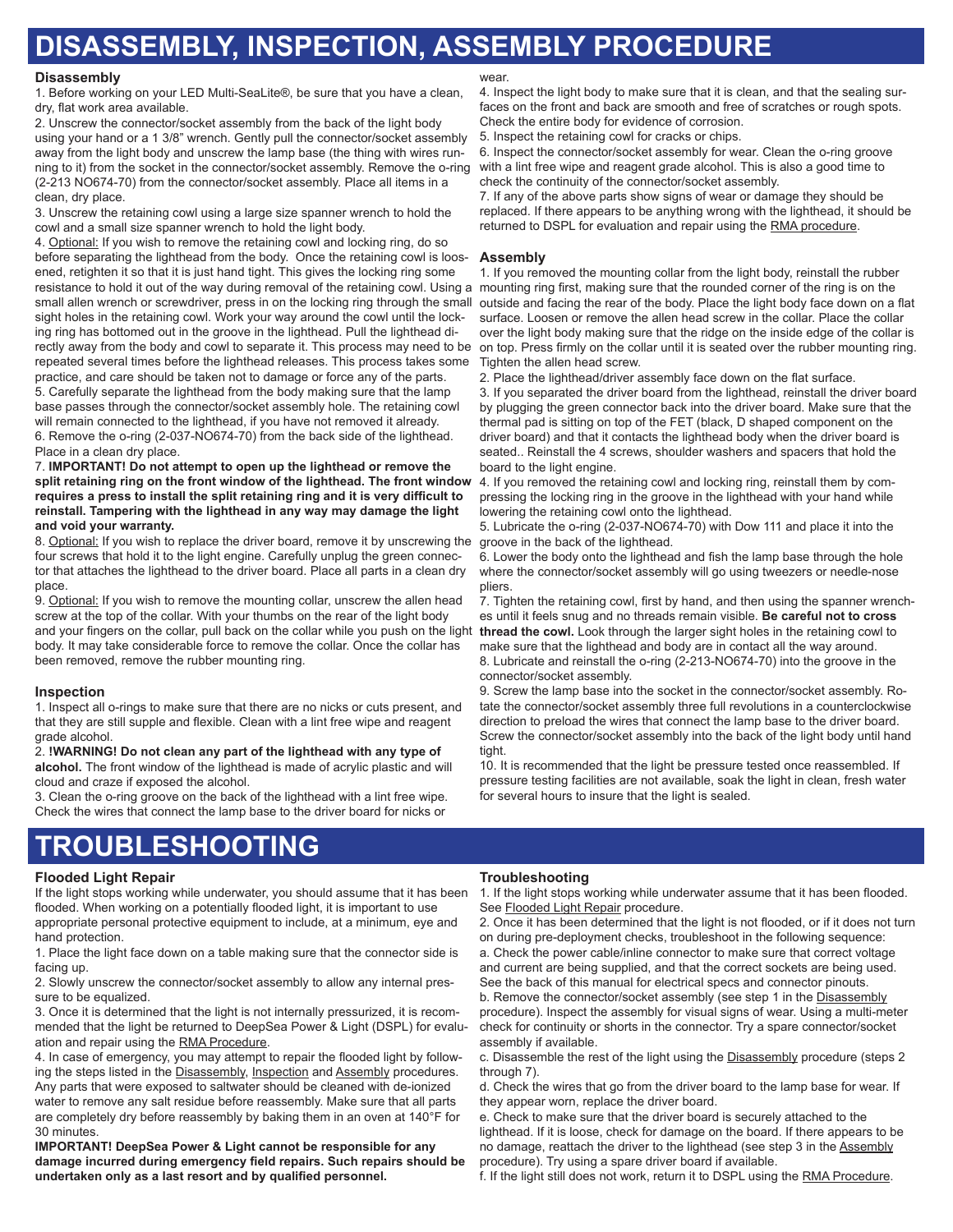

## **Parts list**

| <b>Part Number</b> | <b>Description</b>                      | <b>TBD</b> |
|--------------------|-----------------------------------------|------------|
| 712-012-010-0A-02  | LML 6061 Aluminum body                  | <b>TBD</b> |
| 710-040-019-0C     | Mounting collar                         | $427 - ($  |
| 710-040-104        | Rubber mounting ring                    | $440 - ($  |
| <b>TBD</b>         | O-ring kit                              | $410 - ($  |
| <b>TBD</b>         | Lighthead, 4018, white, medium          | $712 -$    |
| <b>TBD</b>         | Lighthead, 4018, blue, medium           | $705 -$    |
| <b>TBD</b>         | Lighthead, 4018, green, medium          | $705 -$    |
| 712-017-018-0A     | Retaining cowl                          | $705 -$    |
| 712-017-027-0A     | Locking ring                            | $705 -$    |
| 712-017-904-0A     | 120v driver circuit board assem-<br>bly | $140 - ($  |

| TRD            | 240v driver circuit board assem-<br>bly                            |  |
|----------------|--------------------------------------------------------------------|--|
| TBD            | 9 - 36y driver circuit board                                       |  |
| 427-00097      | <b>Driver screw</b>                                                |  |
| 440-00165      | Shoulder washer                                                    |  |
| 410-00056      | Driver spacer                                                      |  |
| 712-012-009-0A | Thermal pad                                                        |  |
| 705-00014-0B   | BH3MP connector/socket assem-<br>bly with female locking sleeve    |  |
| 705-00053-0B   | XSG3BCL connector/socket as-<br>sembly                             |  |
| 705-00048-0A   | LPBH3M connector/socket as-<br>sembly                              |  |
| 705-00069-0A   | 5507-1503 connector/socket as-<br>sembly                           |  |
| 140-00031      | Female Delrin locking sleeve for<br>bulkhead connector w/snap ring |  |